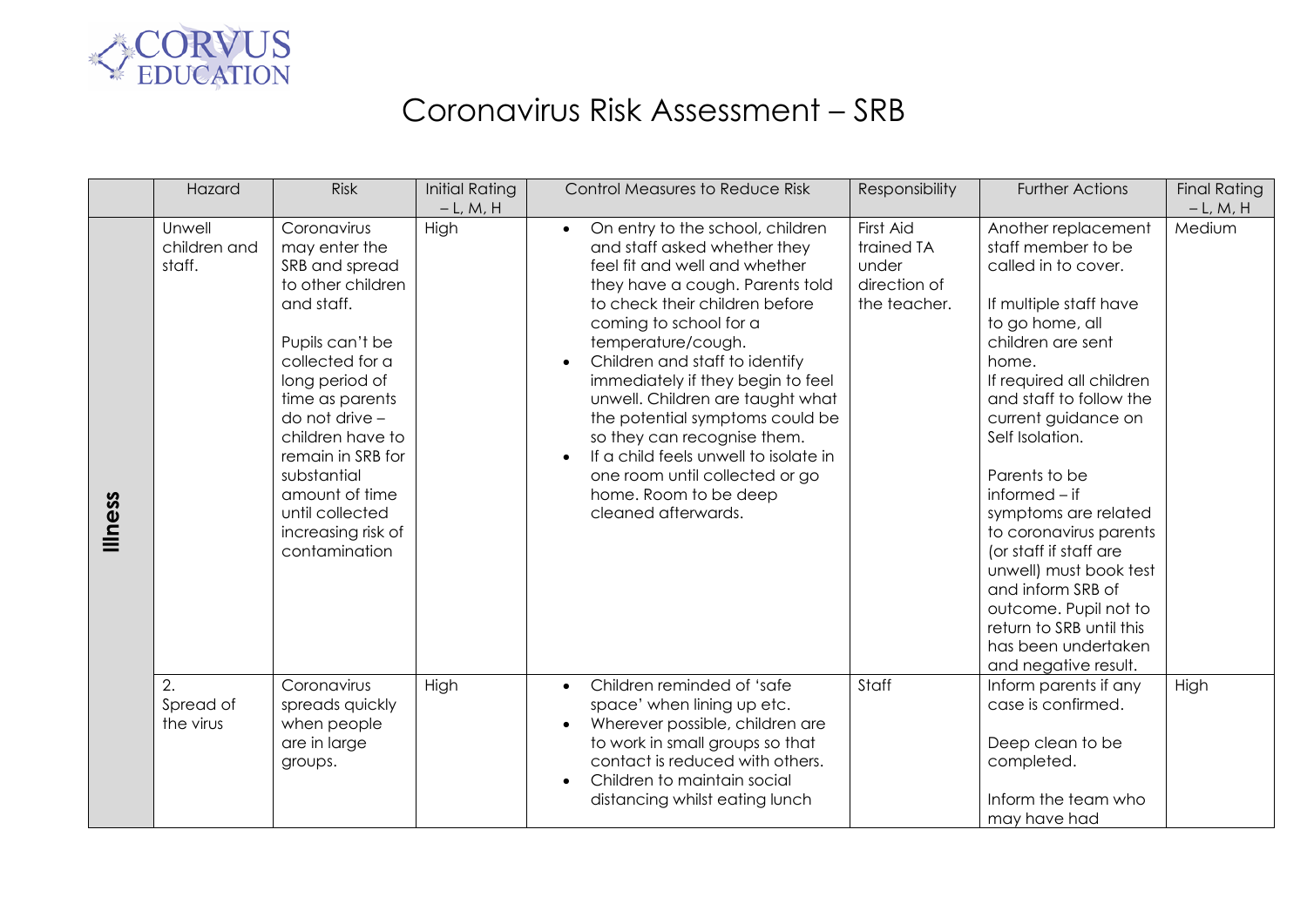

|         |                   |                                                                                               |      | and whilst playing as best<br>possible.<br>Rooms occupied to be<br>ventilated with fresh air; weather<br>permitting.<br>Staff to communicate<br>$\bullet$<br>maintaining the 2-meter social<br>distancing where possible.<br>Meetings, if necessary, to be<br>conducted by Teams on Office<br>365.<br>Only 2 people in the staffroom at<br>one time and social distancing<br>measures applied.<br>Mugs etc should be washed in |                            | contact with the<br>person.<br>Staff and pupils to<br>follow current<br>guidance on Self-<br>Isolation if required                                                                                                                                                                                                                                                                                                                      |     |
|---------|-------------------|-----------------------------------------------------------------------------------------------|------|--------------------------------------------------------------------------------------------------------------------------------------------------------------------------------------------------------------------------------------------------------------------------------------------------------------------------------------------------------------------------------------------------------------------------------|----------------------------|-----------------------------------------------------------------------------------------------------------------------------------------------------------------------------------------------------------------------------------------------------------------------------------------------------------------------------------------------------------------------------------------------------------------------------------------|-----|
|         |                   |                                                                                               |      | the dishwasher.<br>Children to have own labelled<br>water bottles.                                                                                                                                                                                                                                                                                                                                                             |                            |                                                                                                                                                                                                                                                                                                                                                                                                                                         |     |
| Hygiene | 3.<br>Handwashing | Handwashing<br>procedures may<br>not be followed<br>and will cause<br>the virus to<br>spread. | High | Signs up in working areas and<br>$\bullet$<br>toilets - words and pictures<br>Children regularly<br>reminded/shown how to wash<br>their hands with their designated<br>staff member.<br>Children to be regularly<br>reminded of the importance of<br>good hand hygiene.                                                                                                                                                        | Teachers and<br><b>TAs</b> | Any child refusing to<br>follow procedures will<br>be offered the use of<br>hand sanitiser or<br>wipes.<br>If still non-compliant<br>child to be reminded<br>of why we need to<br>wash hands. Child to<br>be given own set of<br>resources which will<br>be isolated and<br>cleaned at the end of<br>the day. Parents to be<br>informed before the<br>child goes home.<br>Staff to reflect on why<br>the child is non-<br>compliant and | Low |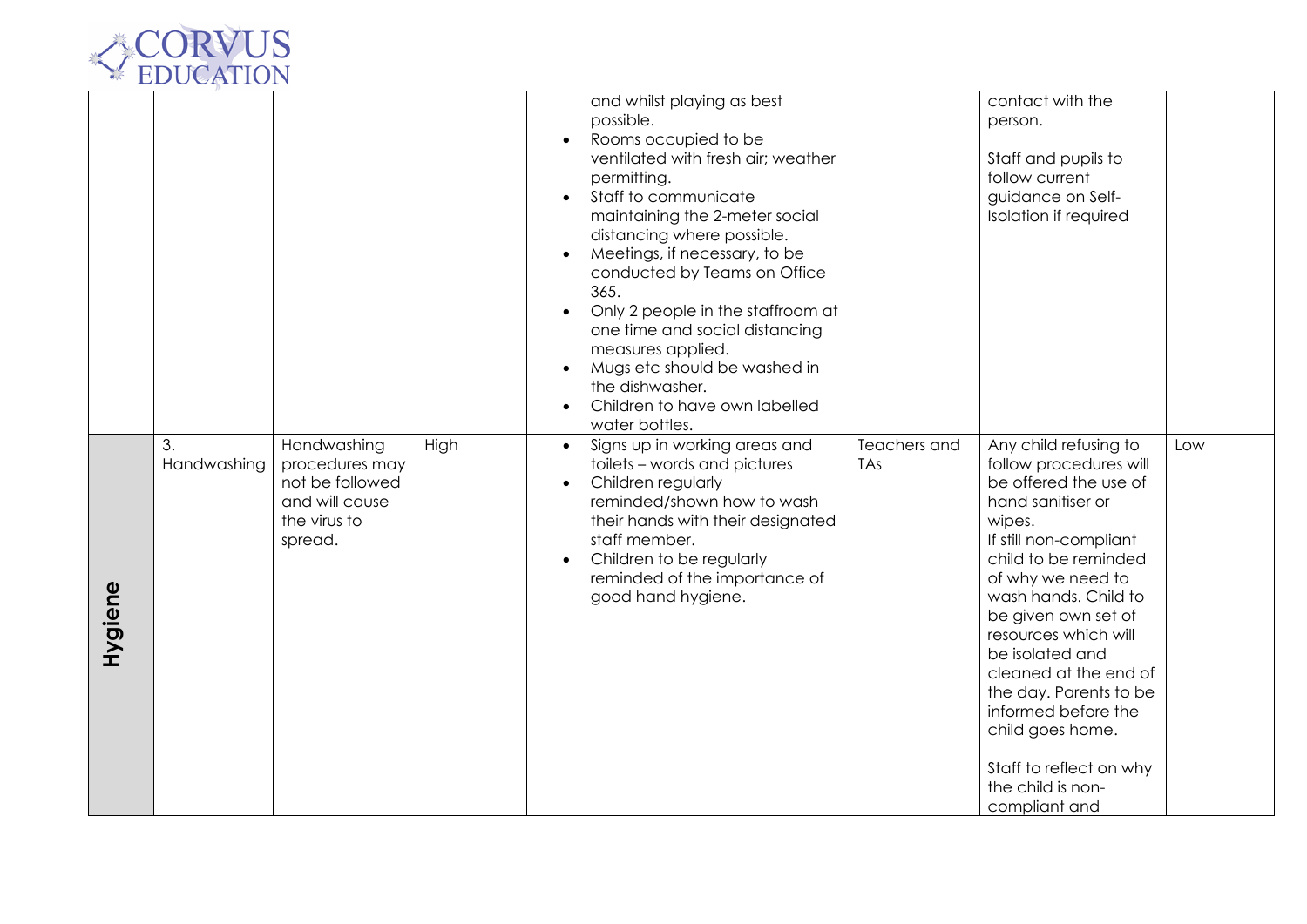

|                            |                                                               |      |                                                                                                                                                                                                                                                                                                         |                             | remove barriers where<br>possible.                                                                                                                                                                                                                                                                         |        |
|----------------------------|---------------------------------------------------------------|------|---------------------------------------------------------------------------------------------------------------------------------------------------------------------------------------------------------------------------------------------------------------------------------------------------------|-----------------------------|------------------------------------------------------------------------------------------------------------------------------------------------------------------------------------------------------------------------------------------------------------------------------------------------------------|--------|
| 4.<br>Sanitising           | The virus<br>contaminating<br>surfaces.                       | High | Children and staff wash and<br>$\bullet$<br>sanitise their hands frequently,<br>and at the change of any<br>activity. Directed by staff.<br>Tables and chairs are to be<br>$\bullet$<br>sanitised regularly.<br>Daily deep clean of the area of<br>$\bullet$<br>school the children have been<br>using. | Teachers, TAs<br>and pupils | Ensure new cloths and<br>gloves are used when<br>cleaning.                                                                                                                                                                                                                                                 | Medium |
| 5.<br>Sharing<br>resources | Children may<br>pick up the virus<br>by sharing<br>resources. | High | Provide each pupil with their<br>$\bullet$<br>own key resource pack - pencil,<br>whiteboard, pen etc. Pupils not<br>to share this with anyone else.<br>Clean at the end of the day<br>Outside equipment is cleaned<br>$\bullet$<br>after each use                                                       | Teachers and<br>TAs         | Any child repeatedly<br>refusing to follow<br>procedures will not be<br>allowed to share<br>resources with the<br>other children. Any<br>resources they have<br>used will be isolated<br>and cleaned<br>separately at the end<br>of the day.<br>Parents will be<br>informed before the<br>child goes home. | Medium |
| 6.<br>Clothing             | Coronavirus can<br>linger on<br>clothing.                     | High | Share with parents, children and<br>$\bullet$<br>staff that fresh clothing should be<br>worn daily. The children are<br>expected to be wearing their<br>uniforms.<br>Ideally clothing should be<br>removed and it is recommended<br>that clothes are washed on<br>return to home.                       | Staff and<br>parents.       | Any child or staff<br>member coming into<br>school in soiled<br>clothing will be given<br>a reminder to change<br>their clothes regularly.<br>Parents of the children<br>will be informed at the<br>end of the day and<br>asked to be in clean                                                             | Medium |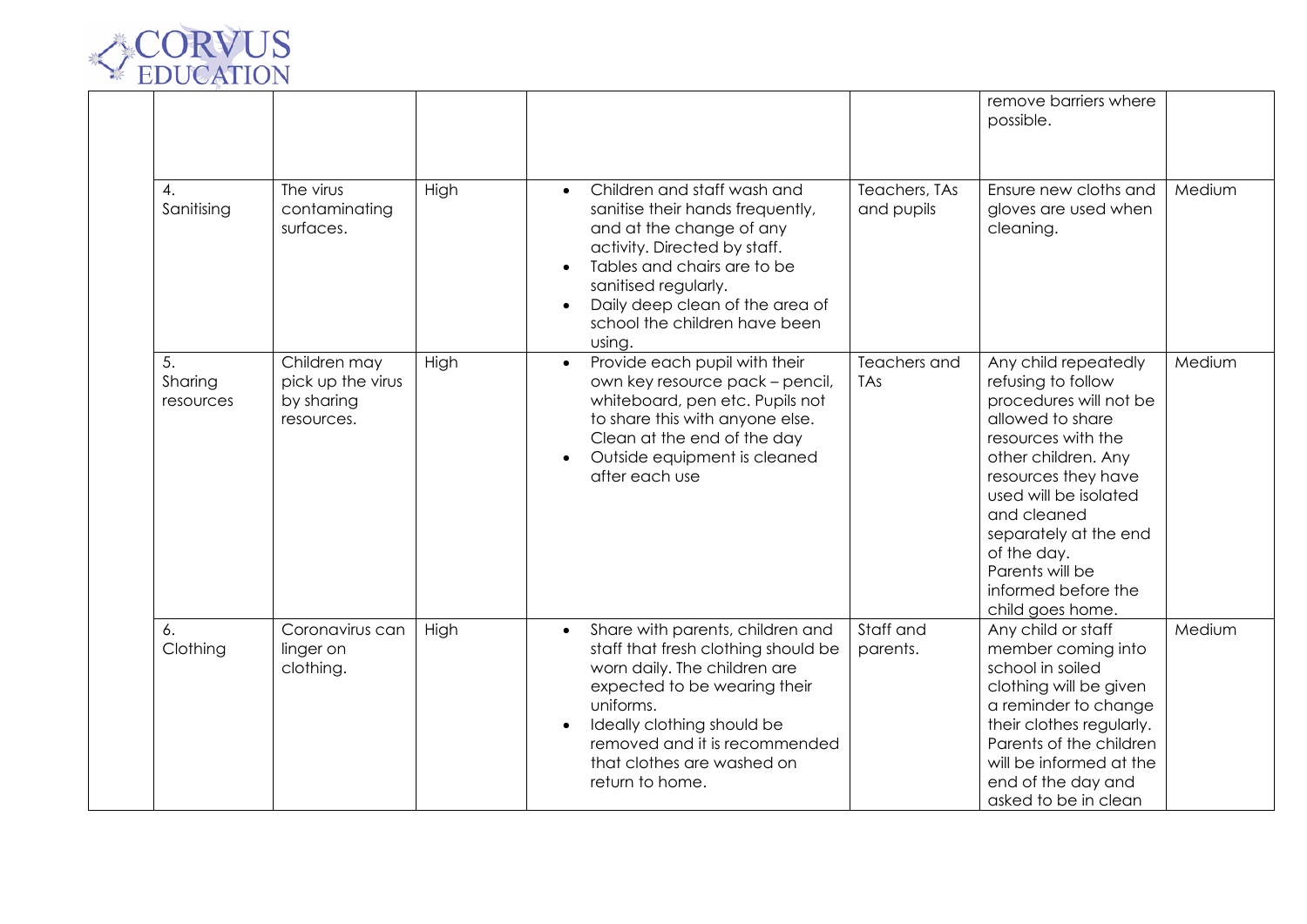

|                    | 7.<br>Maintaining<br>supplies                 | The school runs<br>out of hygiene<br>and cleaning<br>supplies.                                                                                               | Medium | Report cleaning issues directly to<br>$\bullet$<br>the caretaker or head teacher<br>via email or phone.<br>Staff in the SRB to ensure low<br>stocks are reported before<br>running out to enable them to<br>be replaced in a timely way.                                                                                                                                                                                                                                                                                                                                                                                                                                                                                                                                                                           | Staff,<br>caretaker,<br>Norse<br>cleaning | clothes for the<br>following day.<br>In the unlikely event of<br>a supply shortage,<br>any suitable<br>alternative such as<br>washing up liquid can<br>be used.                                                                                                                                              | Low  |
|--------------------|-----------------------------------------------|--------------------------------------------------------------------------------------------------------------------------------------------------------------|--------|--------------------------------------------------------------------------------------------------------------------------------------------------------------------------------------------------------------------------------------------------------------------------------------------------------------------------------------------------------------------------------------------------------------------------------------------------------------------------------------------------------------------------------------------------------------------------------------------------------------------------------------------------------------------------------------------------------------------------------------------------------------------------------------------------------------------|-------------------------------------------|--------------------------------------------------------------------------------------------------------------------------------------------------------------------------------------------------------------------------------------------------------------------------------------------------------------|------|
| Behavioural Issues | 8.<br>Aggression<br>and<br>contaminatio<br>n. | Specific children<br>may<br>contaminate<br>staff, or other<br>children,<br>through close<br>contact<br>physical<br>aggression,<br>biting and/or<br>spitting. | High   | An individual risk assessment will<br>$\bullet$<br>be written for any child known to<br>exhibit these behaviours, before<br>they can be admitted into<br>school. (Currently this is IR)<br>The risk assessment should<br>identity the child's potential<br>triggers, strategies and early signs<br>which indicate the child is not<br>managing.<br>Staff to be aware of<br>changes/indications things are<br>not going well for a pupil and<br>act accordingly - guide to an<br>alternative space quickly and<br>quietly and use Thrive activities<br>to regulate where best possible.<br>Should physical management be<br>required staff to change PPE and<br>ensure hands are washed.<br>Face shields to be worn by those<br>working on a 1.1. basis with pupils<br>if they wish. These are available<br>to all. | SENDCo,<br>Teacher and<br><b>TA</b>       | Report incidents of<br>physical<br>management to head<br>using cpoms. If this is<br>recurring decisions to<br>be made for future<br>safety of staff and<br>pupils.<br>In the unlikely event a<br>child or staff member<br>has been<br>contaminated, they<br>will remain at home in<br>isolation for 14 days. | High |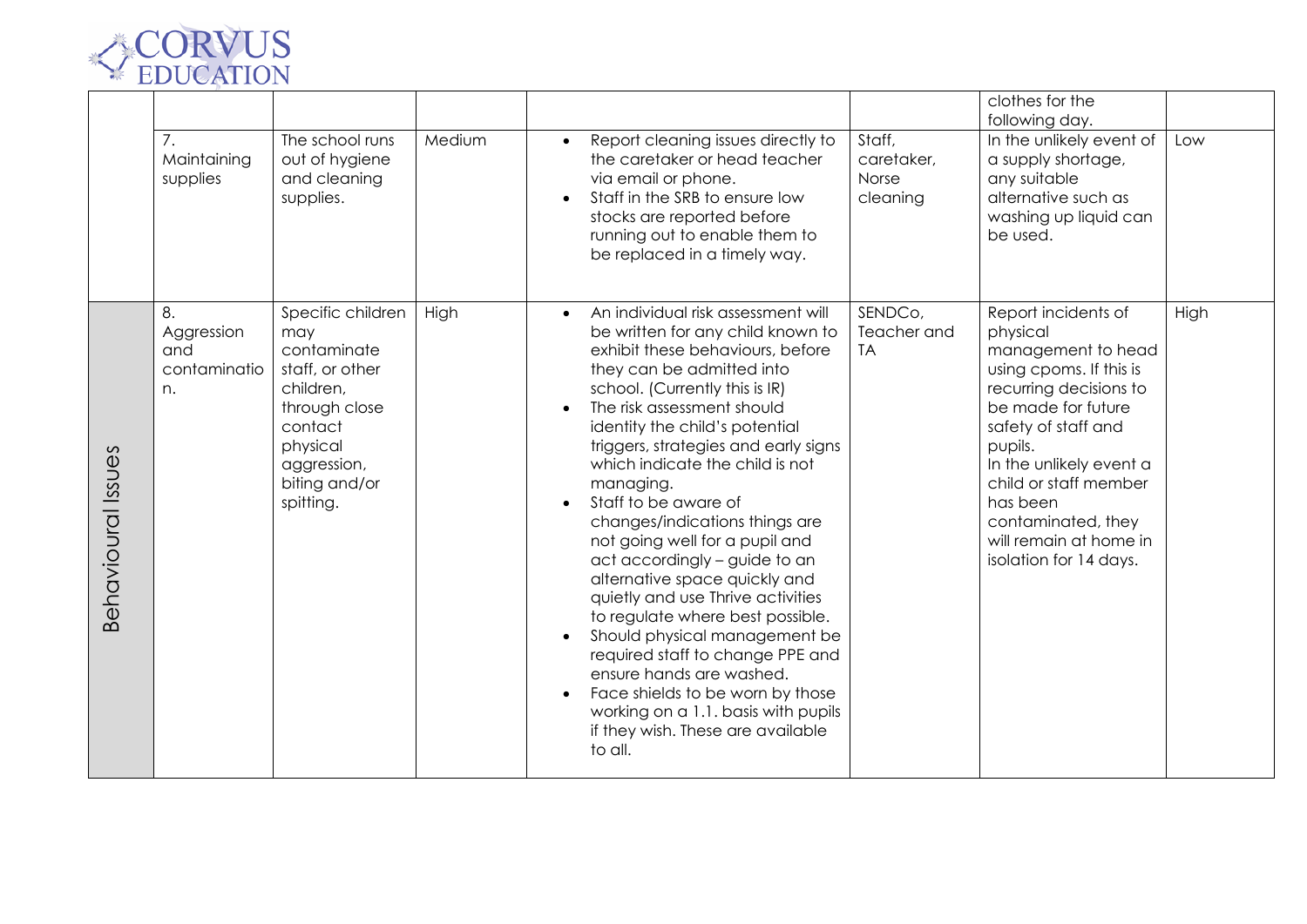

|          | 9.<br>Contaminati<br>on                                                   | Faecal smearing                                                                                 | Low<br>Currently<br>not a risk<br>with pupils<br>who are<br>attending.<br>May differ<br>with new<br>pupils on<br>entry. | Staff,<br>An individual risk assessment will<br>be written for any child know to<br>caretaker,<br>exhibit these behaviours and a<br>Norse<br>tailored hygiene plan<br>cleaning<br>developed, before they can be<br>admitted into school.                                                                        | If faecal touching,<br>smearing or eating<br>has occurred, the<br>child will go to the<br>designated isolation<br>room.<br>Remove other<br>children and staff for<br>any contaminated<br>areas.<br>Deep clean arranged<br>with cleaning<br>provider. | Medium |
|----------|---------------------------------------------------------------------------|-------------------------------------------------------------------------------------------------|-------------------------------------------------------------------------------------------------------------------------|-----------------------------------------------------------------------------------------------------------------------------------------------------------------------------------------------------------------------------------------------------------------------------------------------------------------|------------------------------------------------------------------------------------------------------------------------------------------------------------------------------------------------------------------------------------------------------|--------|
| Staffing | 10.<br>Shortages                                                          | Too many staff<br>are unwell at<br>one time to<br>maintain staffing<br>levels in the<br>school. | Medium                                                                                                                  | Senior<br>Potential staff shortages will be<br>flagged to the Headteacher<br>leadership<br>immediately.<br>Alternative staff will be found.<br>SRB staff to take a LFD test 2 x<br>weekly. If positive to let Head<br>Teacher/SENDCO and SRB Lead<br>Teacher know.                                              | In the event of staffing<br>shortages, the SRB will<br>close until safe staffing<br>levels can be<br>established.                                                                                                                                    | Medium |
|          | 11.<br>Excessive<br>mental<br>pressure                                    | Threat of the<br>virus may cause<br>staff increased<br>levels of anxiety.                       | High                                                                                                                    | Staff members are free to phone<br>Staff, MH Team<br>$\bullet$<br>or email the schools' designated<br>Leaders.<br>Mental Health Champion (DB)<br>Staff to contact senior leaders<br>around concerns<br>Head teacher to contact HR or<br>Coronavirus Help line for advice,<br>where needed.                      | MH champion to<br>share significant<br>general concerns with<br>senior leaders.<br>Senior leaders to<br>review plans if<br>necessary.                                                                                                                | Medium |
|          | 12. Visiting<br>staff from<br>home<br>schools or<br>external<br>agencies. | Increase of<br>'bubbles' and<br>widening<br>potential for<br>contamination                      | High                                                                                                                    | All home school staff to have a<br>Home schools<br>copy of risk assessment.<br>Home school staff to attend on<br>designated day and to come to<br>the SRB from home as opposed<br>to school setting - to agree this<br>with home schools.<br>Home schools to provide SRB<br>with their school risk assessments. | DB to discuss this with<br>home schools -<br>add/adapt in<br>accordance to DFE<br>guidelines.                                                                                                                                                        | Medium |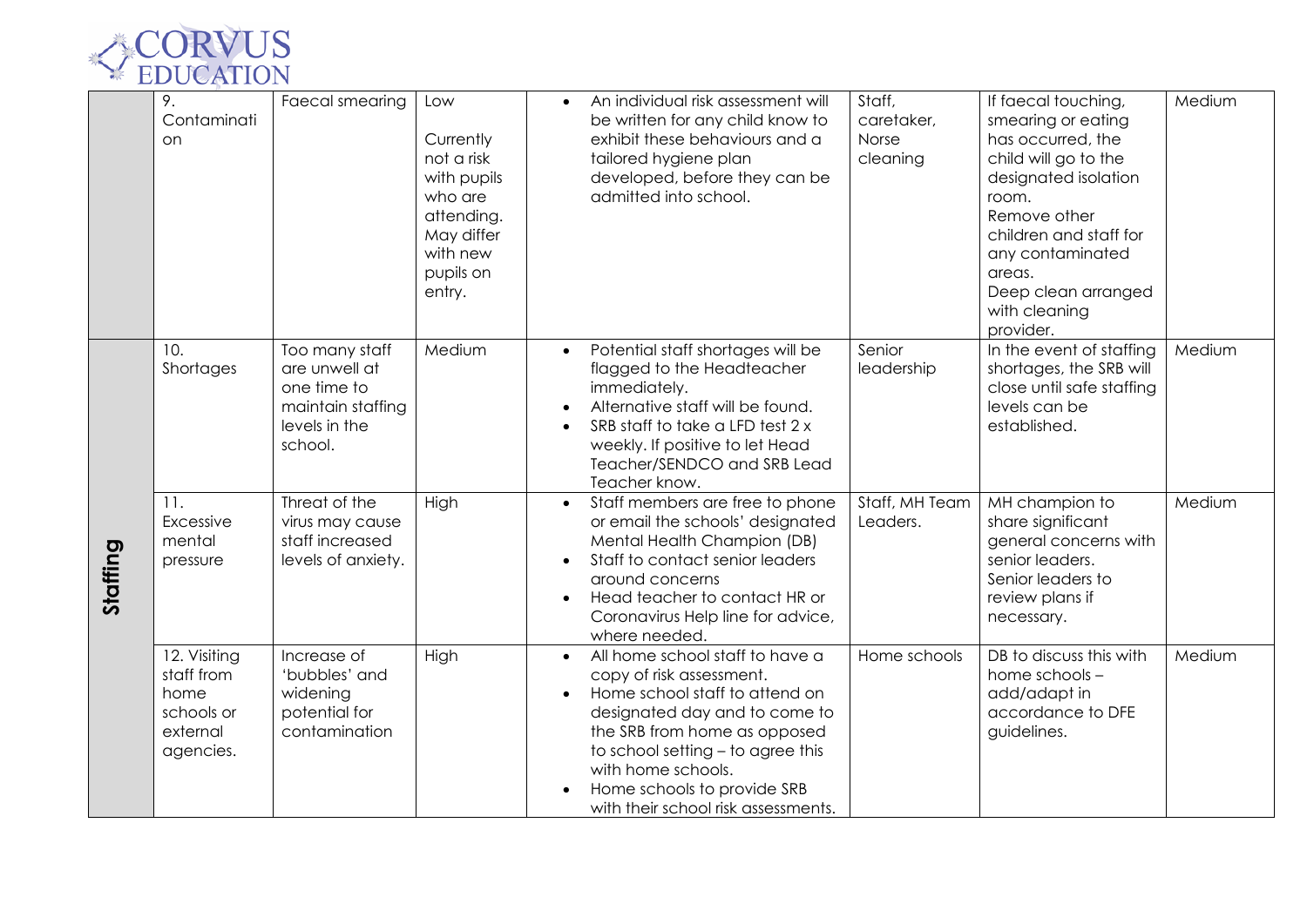

|           |                                          |                                                                                                                                                                                     |      | Visiting staff to provide evidence<br>of negative LFD test.<br>Home school staff to wear PPE<br>provided by the home school on<br>entry and to dispose of this safely<br>or sanitise before going home.<br>Upon entry to wash hands and<br>sanitise with hand gel.<br>Limit items brought in from home<br>i.e. one bag only.<br>Home school staff to support<br>$\bullet$<br>pupil from their school only.<br>Where possible not to support<br>with any physical management<br>or contact with other pupils or<br>staff.<br>Laminated sign to be displayed<br>in window of front door to SRB<br>advising on the conditions of<br>entry for visitors. |        |
|-----------|------------------------------------------|-------------------------------------------------------------------------------------------------------------------------------------------------------------------------------------|------|------------------------------------------------------------------------------------------------------------------------------------------------------------------------------------------------------------------------------------------------------------------------------------------------------------------------------------------------------------------------------------------------------------------------------------------------------------------------------------------------------------------------------------------------------------------------------------------------------------------------------------------------------|--------|
| Transport | 13<br>External<br>Transport<br>providers | Further physical<br>contact and<br>widening<br>interaction with<br>others outside<br>school and<br>family.<br>Further spread<br>of virus.<br>Social<br>distancing not<br>adhered to | High | Parents are entitled to bring<br>Parents/carers,<br>Discuss with parents<br>$\bullet$<br>pupils in to the SRB and collect at<br>whether they are able<br>county<br>home time.<br>to provide own<br>transport.<br>Parents may be eligible to<br>transport.<br>access the SRB county mileage<br>claim scheme (county will pay<br>School Transport to<br>adhere to the current<br>mileage to and from the SRB if<br>parents/carers bring children in<br>county transport<br>and collect)<br>guidelines.<br>When using the taxi service;<br>where possible 1 pupil per car<br>with escort and driver to be<br>seated in the front.                       | Medium |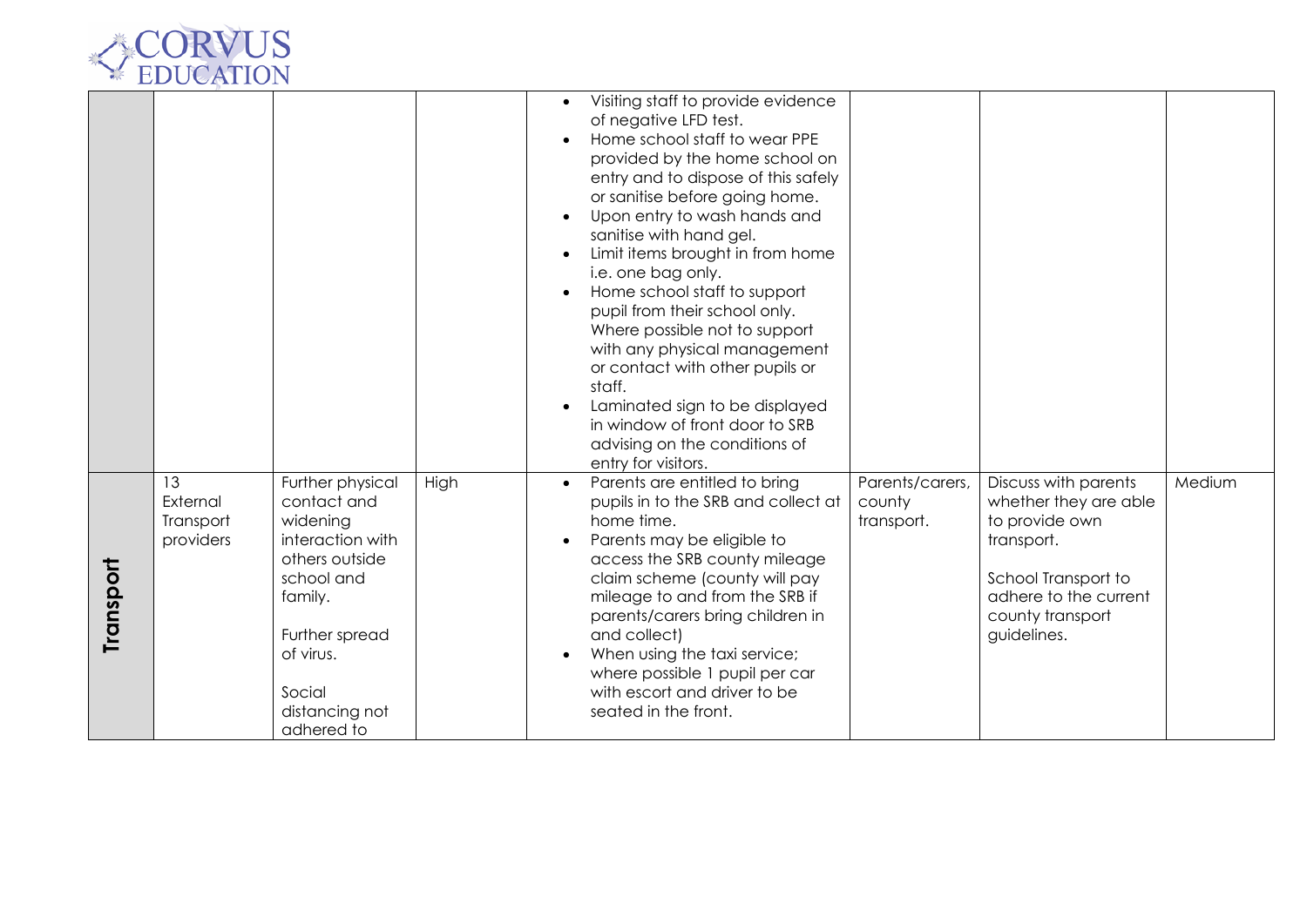

| pupils<br>Me<br>Next                                                   | 14<br>New pupils<br>starting at<br>the SRB<br>periodically. | Limited<br>knowledge of<br>pupil SEMH<br>presentation. | Medium | All staff working in the SRB to<br>read referral and supporting<br>documents for those who have<br>been accepted for placement<br>at the SRB.<br>Should needs of pupil display in<br>very physical manner and be of<br>cause for concern individual risk<br>assessment to be developed.<br>SRB staff to revisit the Covid-19<br>safety measures and importance<br>of good hygiene measures with<br>all new children and home | Teacher, Tas<br>and Senior<br>Management | Individual risk<br>assessment created if<br>needed. | Medium |
|------------------------------------------------------------------------|-------------------------------------------------------------|--------------------------------------------------------|--------|------------------------------------------------------------------------------------------------------------------------------------------------------------------------------------------------------------------------------------------------------------------------------------------------------------------------------------------------------------------------------------------------------------------------------|------------------------------------------|-----------------------------------------------------|--------|
| ΜŐ<br>$\overline{g}$<br>$\Omega$<br>$\ddot{\mathbf{C}}$<br>$rac{a}{b}$ | 15<br>Pupil<br>attending<br>SRB and<br>Home school          | Spreading virus<br>between<br>settings                 | Medium | school staff.<br>Both settling to share own Risk<br>assessment and follow<br>accordingly.<br>If signs of Covid 19 present in the<br>child or a direct contact of the<br>child, both settlings to be<br>informed, so isolating needs can<br>be assessed.                                                                                                                                                                      | Teacher, Tas<br>and Senior<br>Management | Individual risk<br>assessment created if<br>needed. | Medium |